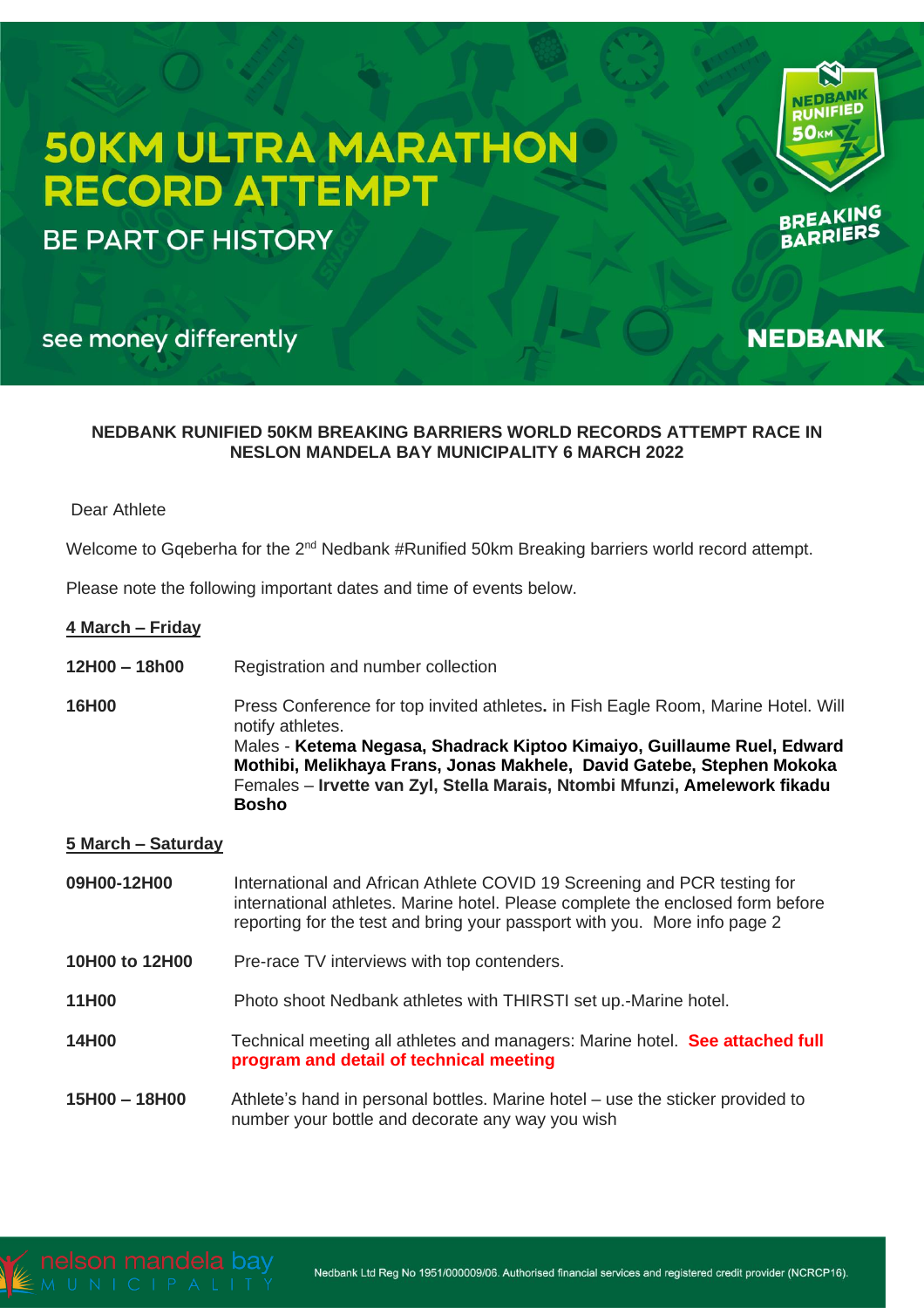# **6 March – Sunday**

| 04H00          | <b>Breakfast</b>                                                                              |
|----------------|-----------------------------------------------------------------------------------------------|
| 06H00          | <b>RACE STARTS LADIES</b>                                                                     |
| 06H30          | <b>RACE STARTS MEN</b>                                                                        |
| 09H30          | Live Awards on TV - Top 3 men - Top 3 women and top 3 SA athletes                             |
| 12H30          | Formal prize giving inside the hotel Top 10 Male and Female athletes and age<br>group winners |
| 14h00 to 18h00 | Transport of Athletes to Airport                                                              |

## **Personal drinks table and water table information:**

There will be 3 x fully stocked water tables with the following products.

1.Thirsti plastic water bottles.

2.Biogen Carbogen energy drink served in plastic bottles.

3.Coke served in plastic drinking bottles.

4.Biogen and Future Life energy bars.

5. Bavaria reshreshment drinks at the finish.

#### **Personal Drinks table:**

Personal Drinks tables will be placed in the middle of the Road between 5th and 6th Avenue to the left of Southern Sun Marine Hotel at the 5km and 9km mark of each lap.

Drinks tables will be numbered from 1 to 9. Athletes' bottles will be placed on the table number that corresponds with the last number of the race number. E.g. Race nr  $1/11/21$  etc will be placed on table 1. Race nr  $7/17/27$ etc will be placed on table 7. Race nr 1 will be the first bottle on the table, with race nr 91 the 10th bottle.

Athletes can access the tables from both directions and will therefore have access to the tables 10 times or 9 as I am sure they won't take the first time at less than 1km. We will pack 2 bottles per person onto the table at a time and will be restock as required. The tables will be spread out for easy access.

#### **Transport from and to the airport:**

Any athlete that has not yet made arrangements for transport to the Airport for your return flight, please let us know your departure flight and time before Saturday 17h00.

#### **Covid and PCR testing:**

Those International and African athletes that needs to present a PCR Covid test when they go back to their countries, please remember we will have an inhouse testing by Michelle Felix, who works closely with Ampath on Saturday 5 March at the Marine Hotel between 9h00 and 12h00. The cost of the test will be R850-000 and the turnaround time for results will be 24 hours. The cost of the test for the athletes representing Nedbank RC will paid by the club. Please let us know if we must add your name to the list to be tested.

# **SEE ATTACHED AMPATH FORM TO BE FILLED IN BY INTERNATIONAL ATHLETES FOR TESTING AT HOTEL**

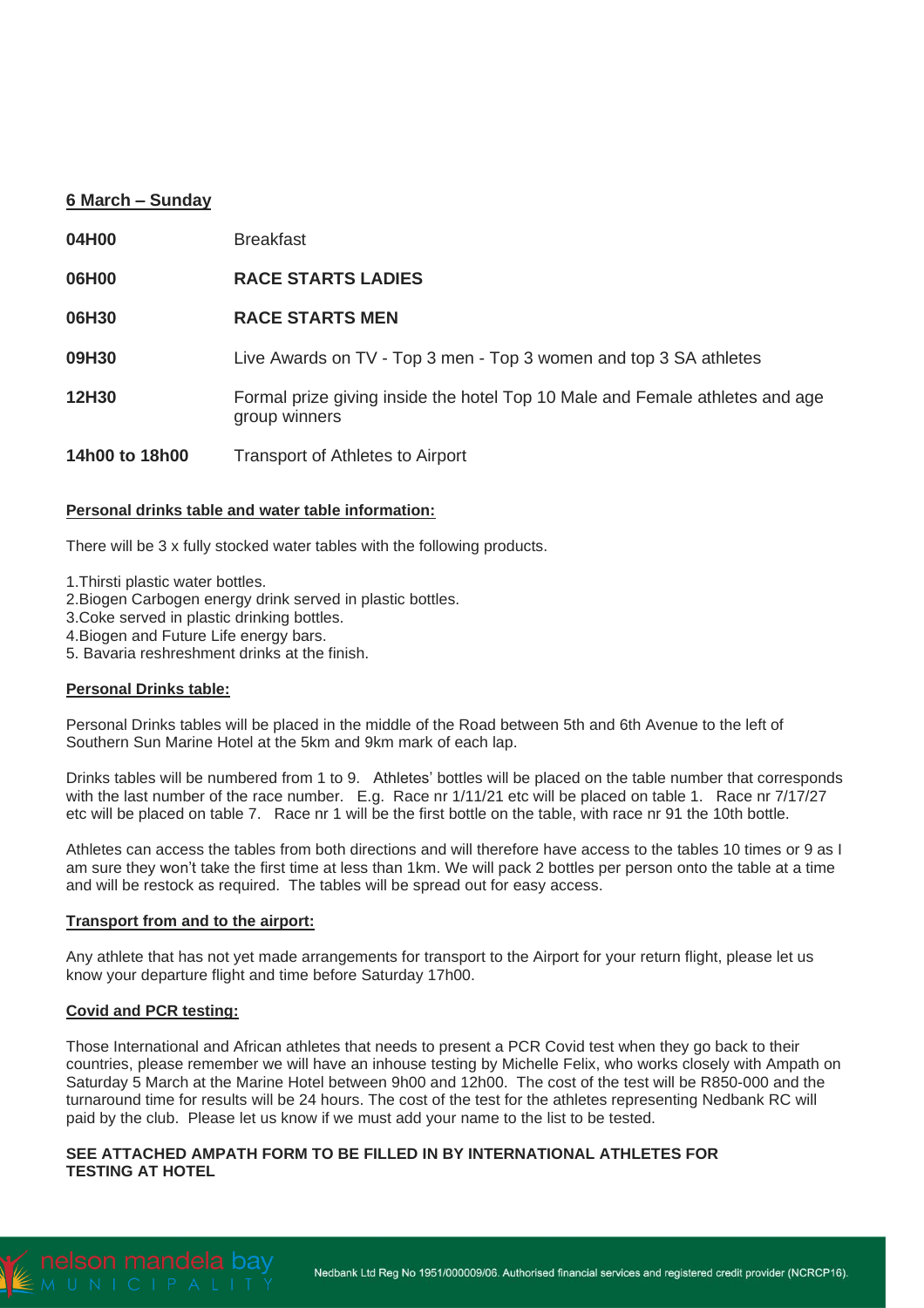# **Television Broadcast and Coverage:**

The race will have SABC TV, Suppersport coverage and it will be live streamed across the globe on the Nedbank Running Club Facebook page. This will enable you to gain great publicity for you and your club sponsors and partners.

#### **Current WA approved records are as follows:**

#### **Women only:**

**Current World Record 3:04:24 Irvette van Zyl, RSA 05.07.1987 - Port Elizabeth RSA 23.05.2021**

#### **Men:**

**Current World Record 2:42:07 Ketema Bekele Negasa, ETH 07.10.1986 - Port Elizabeth RSA 23.05.2021 Current Women World Record (mixed race) : 2:59:54 Des Linden-USA Dorena Lake USA 13 April 2021**

#### **Age Group World Best times:**

The relevant Current World Best Age group times and minimum entry criteria are on the web site.

#### **Covid compliance and rules for the competing athletes:**

The relevant race rules and references are on the web site for reading prior to entry along with the required waivers.

The following is the basis of the Covid Compliancy. Obviously this may be changed should the situation in the country change by race day.

Upon arriving at the designated Hotel or at any meetings, planned events and or any other gathering before, during your stay as well as before the start of the race, you will be required to always sanitize, wear your mask / buff that covers your nose and mouth, fill in the COVID-19 register and do the required temperature check that will be available at all points.

## **COVID-19 regulations level as Gazette by the South African Government on 01 October 2021 encourages every person to adhere to all COVID-19 Health protocols**

- Screening for COVID-19 and quarantine or isolation, where necessary
- Sanitize and washing of hands
- Always wear your mask/buff that covers the nose and mouth except from start to finish of race and when vigorously exercising outdoors.
- Social distancing outdoors and indoors, at least one and a half meters from any other person.

Because of Covid19 protocol and restrictions all athletes have to stay in the same hotel where Covid regulations will be strictly followed and athletes and staff will be screened daily on entering the race hotel

All athletes, managers, assistants and personnel who are fully vaccinated are requested to present their vaccination certificate at registration.

#### **Doping control operations**

Testing at the competition is to be carried out strictly in accordance with the World Athletics Anti-Doping Rules and WADA's International Standard for Testing & Investigations. These documents are available for downloading from the AIU websites: [https://www.athleticsintegrity.org/know-](https://www.athleticsintegrity.org/know-%20the-rules) the-rules

# *Selection for doping control*

The selection criteria and, where applicable, recommendations for target testing at your competition will be communicated directly to the lead Doping Control Officer once he/she has been identified.

Athletes achieving World Records must be submitted to doping control, immediately after the event in accordance with the Book of Rules C1.1 (Competition Rules 31 (amendment to Rules 31.3.5 and 31.14.4))

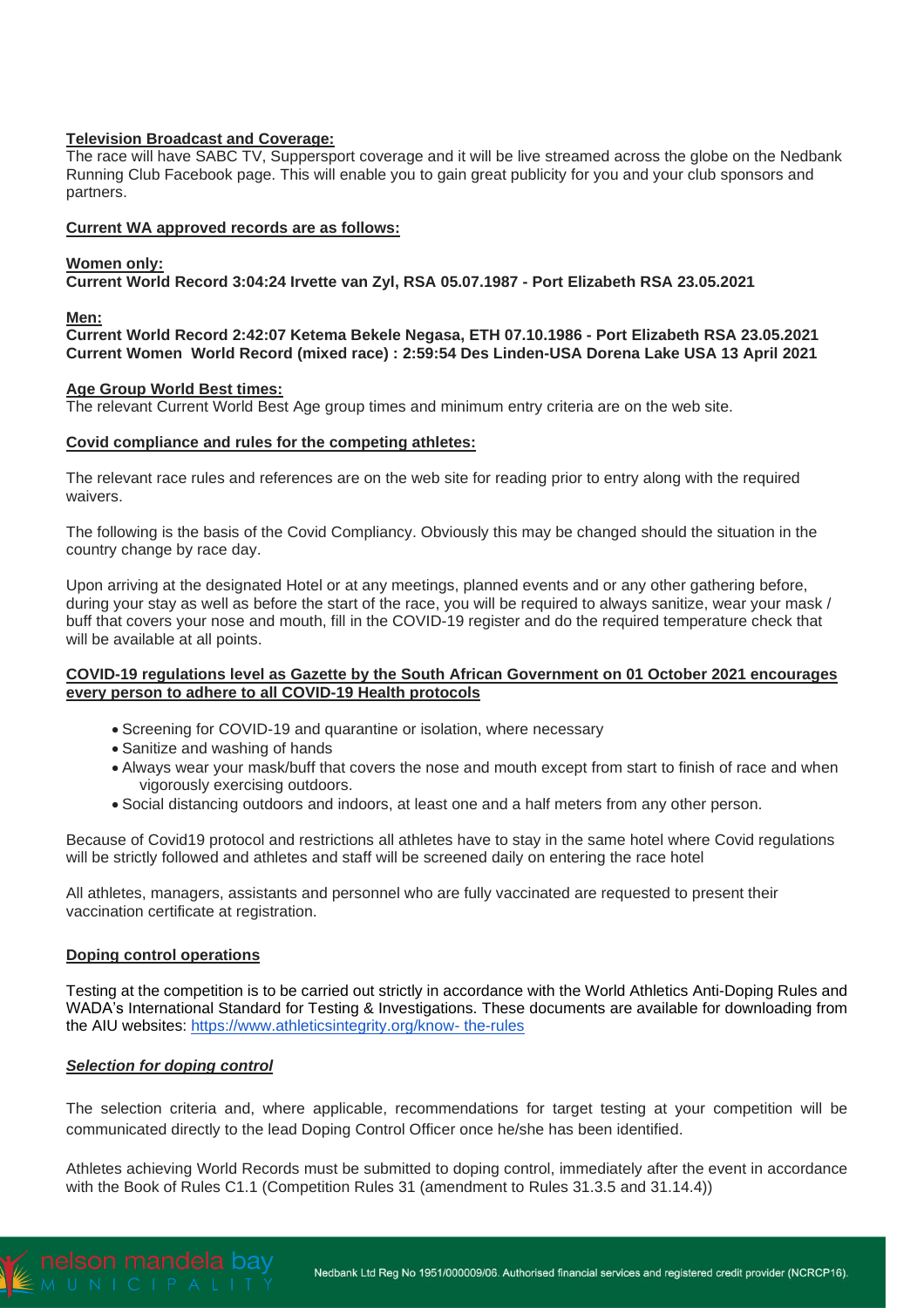Please be aware, however, that the AIU may ask to conduct extra in-competition tests at its own costs. The AIU will then liaise directly with the sample collection authority. The AIU may also decide to conduct additional precompetition tests, including blood testing as appropriate.

#### **Prize money breakdown for the NEDBANK BREAKING BARRIERS 50KM RACE.**

Top Ten Male & Female:

- 1. R130 000 (ZAR)
- 2. R60 000
- 3. R35 000
- 4. R25 000
- 5. R10 000
- 6. R7000<br>7. R6000 7. R6000
- 8. R5000
- 
- 9. R2500<br>10 R1000 R1000

#### **World Record incentives.**

This is for the first male and female athlete who run a new World Athletics -IAU-World Record for 50km .

| 1.Male   | R <sub>150</sub> 000 ZAR |
|----------|--------------------------|
| 1.Female | R <sub>150</sub> 000 ZAR |

# **Age Category Prizes for Male & Female:**

| 35-39 | R2 000             |
|-------|--------------------|
| 40-44 | R <sub>2</sub> 000 |
| 45-49 | R2 000             |
| 50-54 | R2 000             |
| 55-59 | R <sub>2</sub> 000 |
| 60-64 | R2 000             |
| 65-69 | R <sub>2</sub> 000 |
| $70+$ | R2 000             |
|       |                    |

#### **Continental Records for Male & Female:**

Africa R2 500 Asia R2 500<br>Europe R2 500 Europe <sub>R</sub> North America R2 500 Oceania R2 500 South America R2 500

#### **Extra prize money for the South African Athletes – Total R200000.00**

# **Males and Females**

| 1 <sup>st</sup> | R50 000.00             |
|-----------------|------------------------|
| 2 <sub>nd</sub> | R <sub>25</sub> 000.00 |
| 3rd             | R15 000.00             |
| 4 <sup>th</sup> | R 7 000.00             |
| 5 <sup>th</sup> | R 3000.00              |

## **Total Prize Purse R1 125 000**

#### **Web links and information:**

Visit our race Website at: [www.nickbsport.com](http://www.nickbsport.com/) Visit our Nedbank RC Website at: [www.nedbankrunningclub.co.za](http://www.nedbankrunningclub.co.za/) Video link to last year's race 2021: Nedbank Runified Live | Breaking Barriers - [YouTube](https://www.youtube.com/watch?v=KPaAIWJ8Esw)